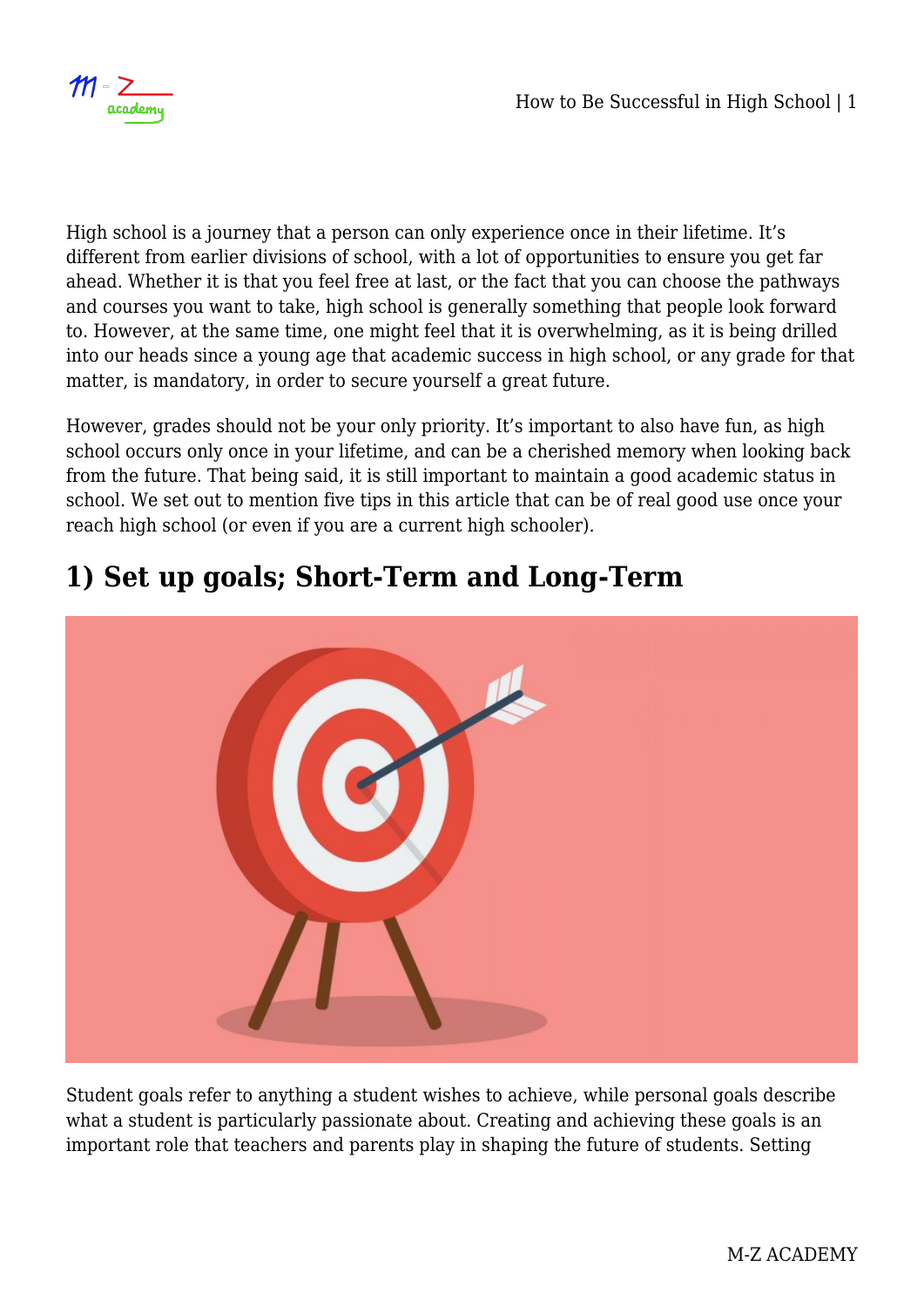

short-term and long-term goals tends to help high school students see their way to success. Study habits, time management, professional development, and personal development can all be considered as personal goals for high school students. Generally speaking, teenagers can set multiple goals at once as well as goals that involve multiple steps or span a considerable amount of time. These are what are known as short-term and long-term goals.

# **2) Opt for a balanced course load**

These days, we can see some students that do not take advanced courses even when they have the full potential and can likely succeed with the load. At the same time, we see students that take the highest level of every course offered. In fact, none of these are optimal. The student not taking advanced courses within their potential are not able to effectively challenge themselves, and miss out on gaining credits for college courses. Those who take the toughest classes are really setting themselves up for failure, as if they do not perform well in the classes, it can really screw up their GPA (Grade Point Average). At that point, there may not be any recourse for them, as depending on their school, it might not be possible to drop back into regular classes.

The best type of course load is one you can see yourself succeeding in. Of course, your success in the course depends on how much effort you are willing to put in. For example, if you do not take time outside class to review and study for tests, or are simply not able to process the information no matter how much you study it, you will notice that you are not scoring as high as expected. Therefore, it is wise to choose the level of courses tailored to your weaknesses & strengths. For example, if you are really good in History however do not do so great in Biology, it is suggested that you go with the college level History course and the on-level/advanced Biology course (here, of course, on-level/advanced based on how bad your weakness is).

### **3) Have/maintain good time management**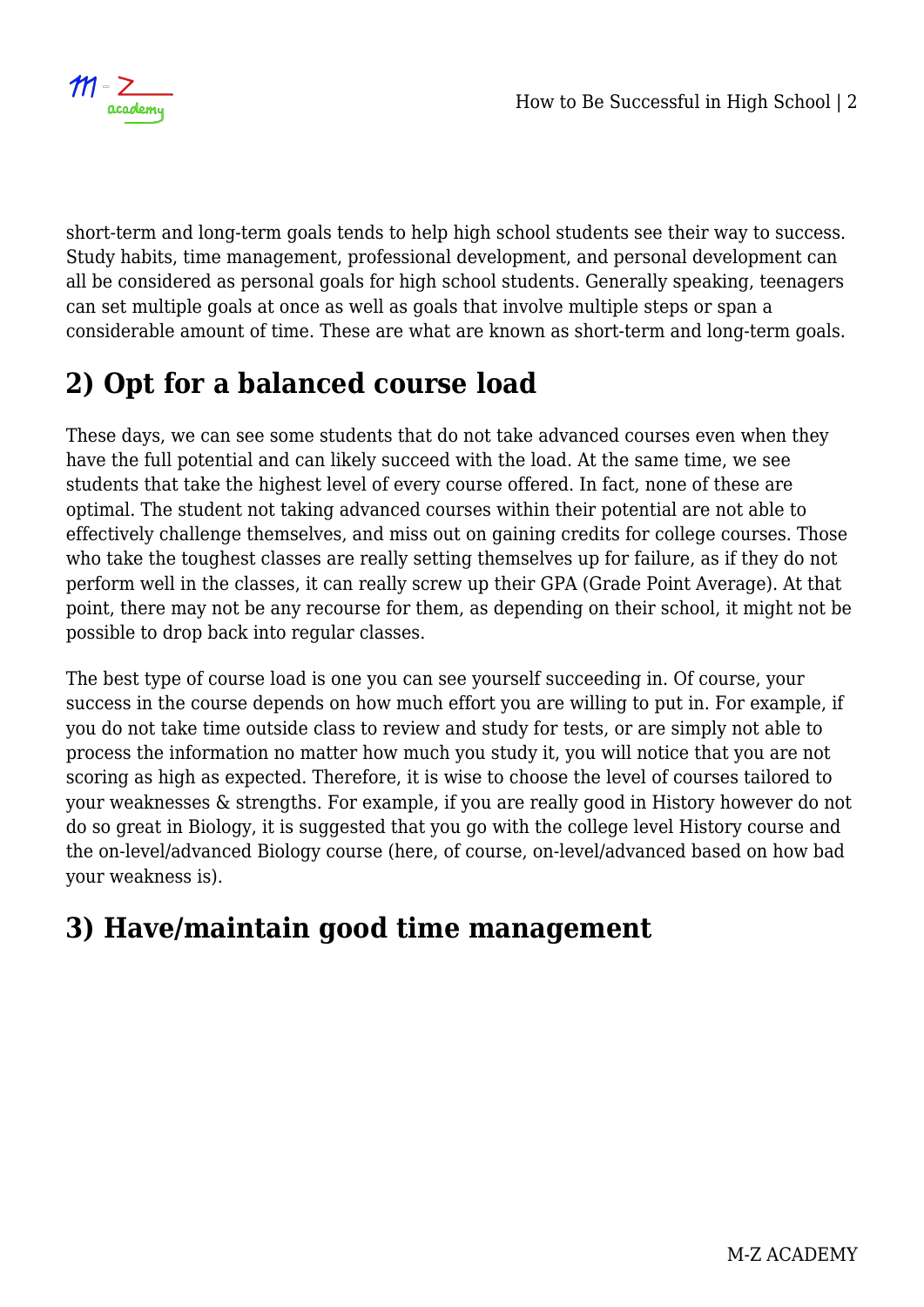

Time is known as a blessing and a curse. It can be beneficial in some cases, and a curse in others. Ultimately, it's up to you on how you see it. Waiting until the last minute for turning assignments in or for studying is honestly one of the worst mistakes you can do. It's always best to maintain a schedule, so that you know when to complete/study for material. For example, if you have a project that your teacher gave 1 month for completing, don't procrastinate and start on it at the last minute. There's most likely a valid reasoning as to why your teacher would provide that much time to complete it. It might actually take you all that time to dive in and do the project, and starting on it late may not allow you to finish it to your best potential.

Procrastination is known as the greatest enemy of one's success for this very reason. This is why it is best to have good time management skills, so as to ensure that procrastination can't get to you. As mentioned, a task left until the very last possible moment will most often result in reduced productivity and performance, and in extreme cases, may even prove disastrous. You may damage your desired outcomes, making you appear unprofessional, sloppy, and to your teacher and fellow classmates as careless.

Our article on [How to Prepare for Exams](https://mzacademy.net/guidance/how-to-prepare-for-exams/) is a suggested read for you.

## **4) Participate in Class and Discussions**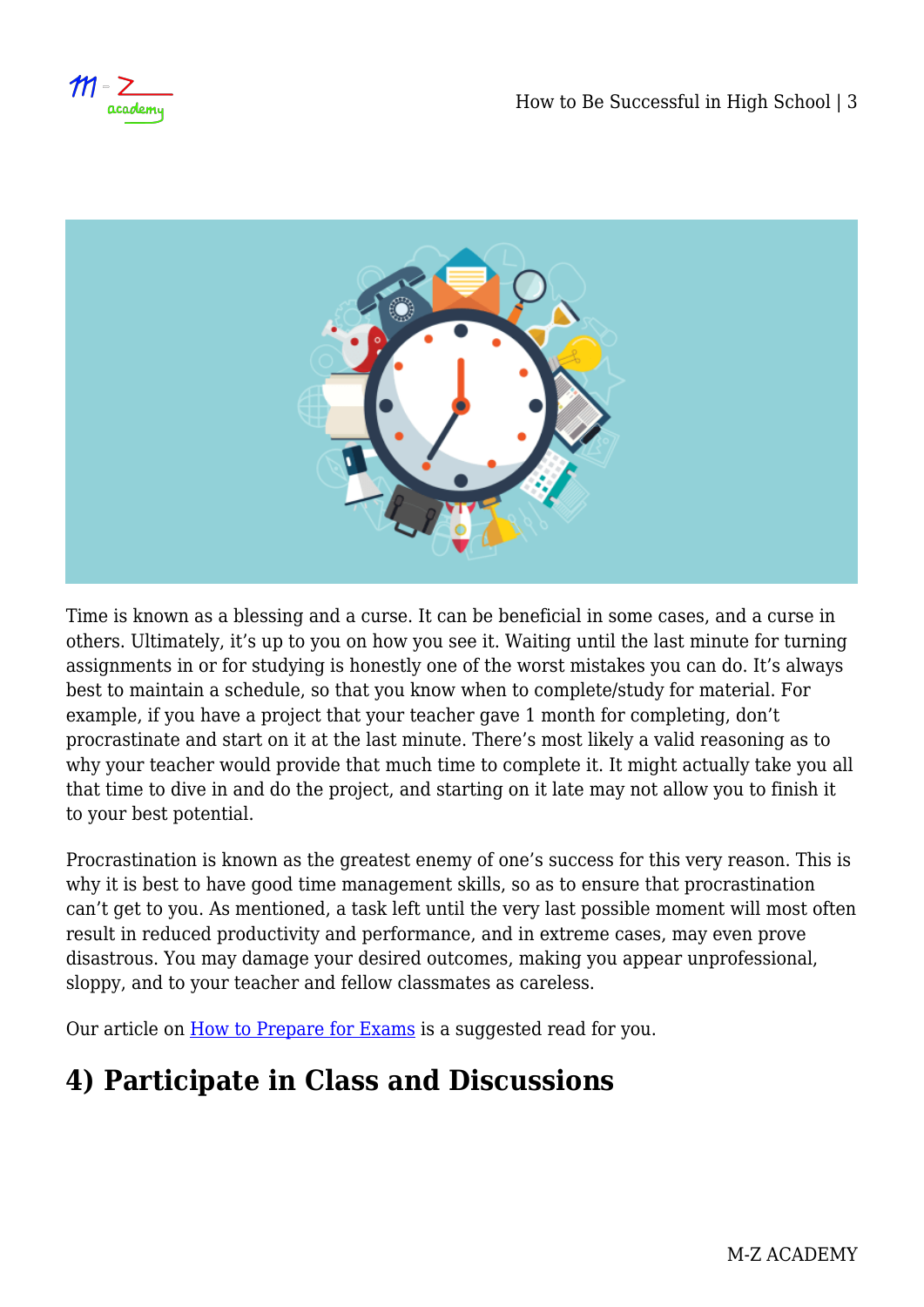$m - 7$ academy



The point of school is to be able to learn new things, and of course, gain new friends and experiences in the process. Your teachers are key to your success in the course, and entire high school for that matter. It's imperative for you to focus well in the class, as there is the saying that "whatever comes out of your teacher's mouth, is fair-game for the test." This is quite literally the case, as paper notes provided might not be enough for preparation. The lectures conducted by the teacher also play a key part. It is for this reason that participation and having active discussions in the class is vital.

If you do not understand any concept or what the teacher is going over in class, you should ask the teacher questions and ask them to further elaborate until you fully understand it. After all, teachers are there to support you on your academic journey; they will encourage you to ask questions, at least for the most part. Moreover, class participation shows your teachers that you are attentive to the lecture. Regular participation in class discussions will make teachers think of you as a dedicated student, and if for any reason you asked them for extra credit opportunities at any time during the course, they might be more inclined to give you it, knowing that you gave the effort.

#### **5) Don't Forget to Look After Yourself**